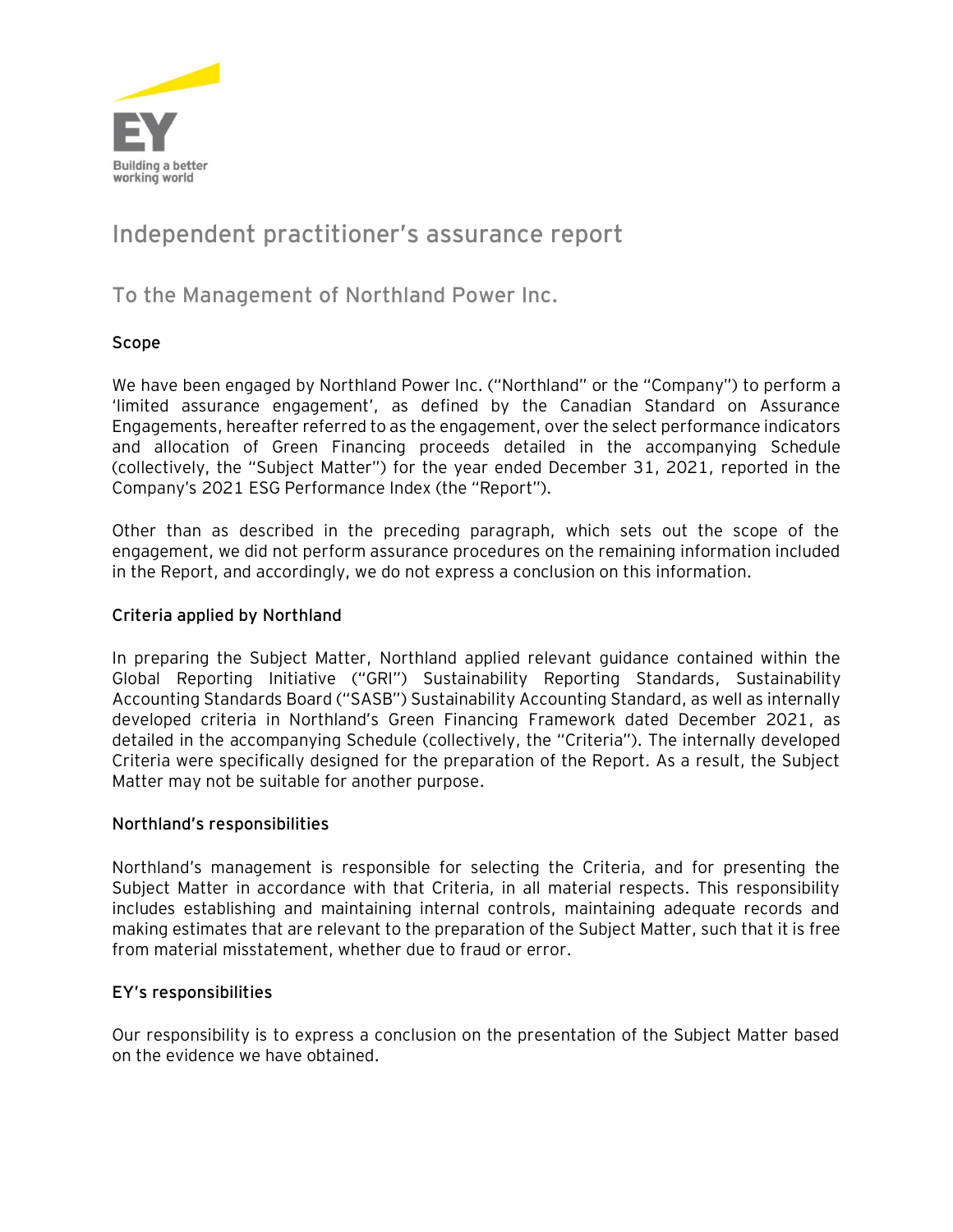

We conducted our engagement in accordance with the Canadian Standard on Assurance Engagements 3000, *Attestation Engagements Other than Audits or Reviews of Historical Financial Information* ("CSAE 3000") and the Canadian Standard on Assurance Engagements 3410*, Assurance Engagements on Greenhouse Gas Statements* ("CSAE 3410"). These standards require that we plan and perform our engagement to obtain limited assurance about whether, in all material respects, the Subject Matter is presented in accordance with the Criteria, and to issue a report. The nature, timing, and extent of the procedures selected depend on our judgment, including an assessment of the risk of material misstatement, whether due to fraud or error.

We believe that the evidence obtained is sufficient and appropriate to provide a basis for our limited assurance conclusions.

#### **Our independence and quality control**

We have complied with the relevant rules of professional conduct / code of ethics applicable to the practice of public accounting and related to assurance engagements, issued by various professional accounting bodies, which are founded on fundamental principles of integrity, objectivity, professional competence and due care, confidentiality and professional behaviour.

EY also applies the Canadian Standard on Quality Control 1, *Quality Control for Firms that Perform Audits and Reviews of Financial Statements, and Other Assurance Engagements*, and accordingly maintains a comprehensive system of quality control including documented policies and procedures regarding compliance with ethical requirements, professional standards and applicable legal and regulatory requirements.

#### **Description of procedures performed**

Procedures performed in a limited assurance engagement vary in nature and timing from, and are less in extent, than for a reasonable assurance engagement. Consequently, the level of assurance obtained in a limited assurance engagement is substantially lower than the assurance that would have been obtained had a reasonable assurance engagement been performed. Our procedures were designed to obtain a limited level of assurance on which to base our conclusion and do not provide all the evidence that would be required to provide a reasonable level of assurance.

Although we considered the effectiveness of management's internal controls when determining the nature and extent of our procedures, our assurance engagement was not designed to provide assurance on internal controls. Our procedures did not include testing controls or performing procedures relating to checking aggregation or calculation of data within IT systems.

The greenhouse gas ("GHG") quantification process is subject to scientific uncertainty, which arises because of incomplete scientific knowledge about the measurement of GHGs. Additionally, GHG procedures are subject to estimation (or measurement) uncertainty resulting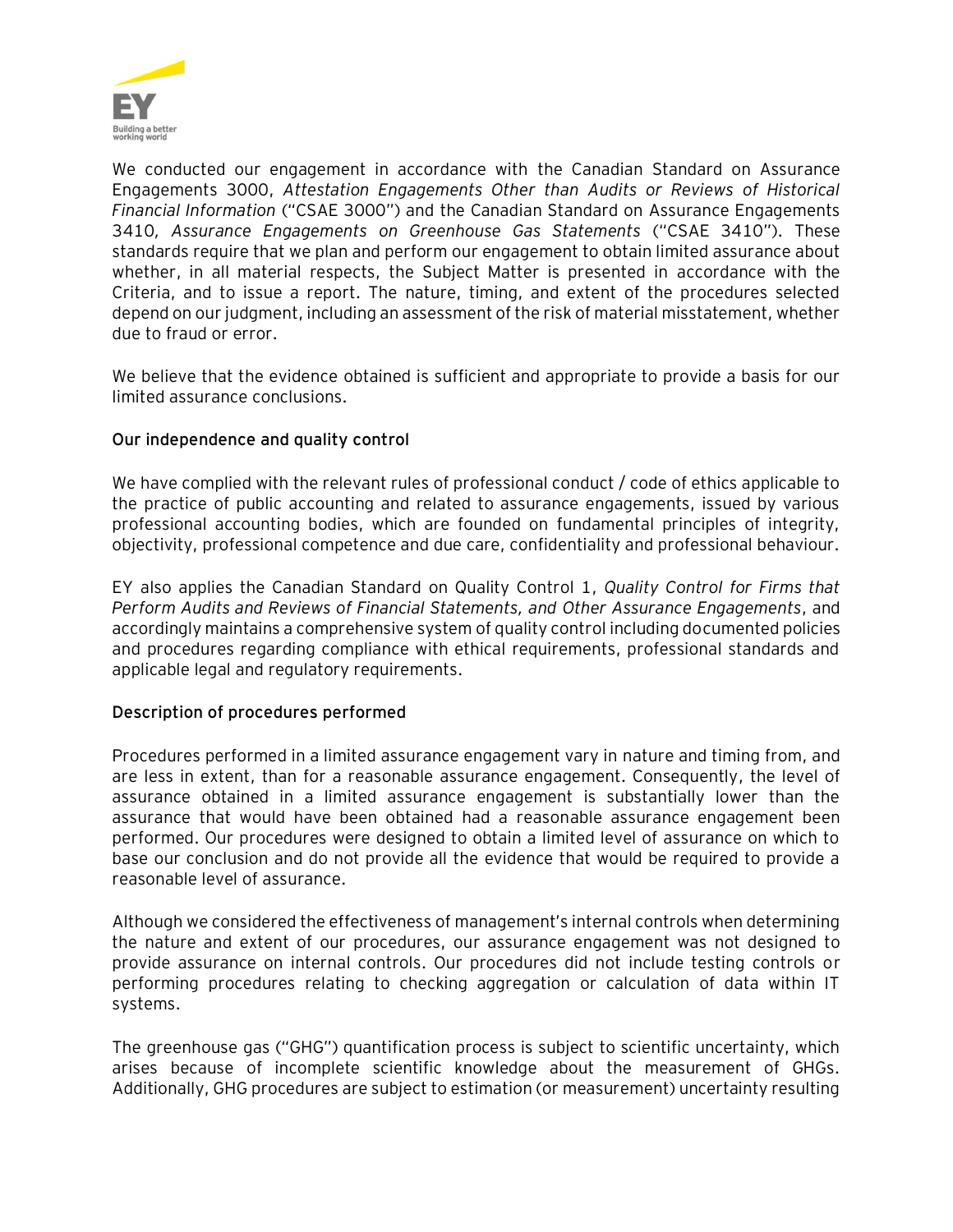

from the measurement and calculation processes used to quantify emissions within the bounds of existing scientific knowledge.

A limited assurance engagement consists of making inquiries, primarily of persons responsible for preparing the Subject Matter and related information, and applying analytical and other appropriate procedures.

Our procedures included:

- ► Conducting interviews with relevant personnel to obtain an understanding of the reporting processes and internal controls;
- ► Inquiries of relevant personnel who are responsible for the Subject Matter including, where relevant, observing and inspecting systems and processes for data aggregation and reporting in accordance with the Criteria;
- ► Assessing the accuracy of data, through analytical procedures, limited reperformance of calculations, and comparing to underlying source information on a sample basis, where applicable; and
- ► Reviewing presentation and disclosure of the Subject Matter in the Report.

We also performed such other procedures as we considered necessary in the circumstances.

#### **Inherent limitations**

Non-financial information, such as the Subject Matter, is subject to more inherent limitations than financial information, given the more qualitative characteristics of the Subject Matter and the methods used for determining such information. The absence of a significant body of established practice on which to draw allows for the selection of different but acceptable evaluation techniques which can result in materially different evaluation and can impact comparability between entities and over time.

#### **Conclusion**

Based on our procedures and the evidence obtained, nothing has come to our attention that causes us to believe that the Subject Matter for the year ended December 31, 2021 are not prepared, in all material respects, in accordance with the Criteria.

Ernst + young LLP

Chartered Professional Accountants Licensed Public Accountants

May 10, 2022 Toronto, Canada